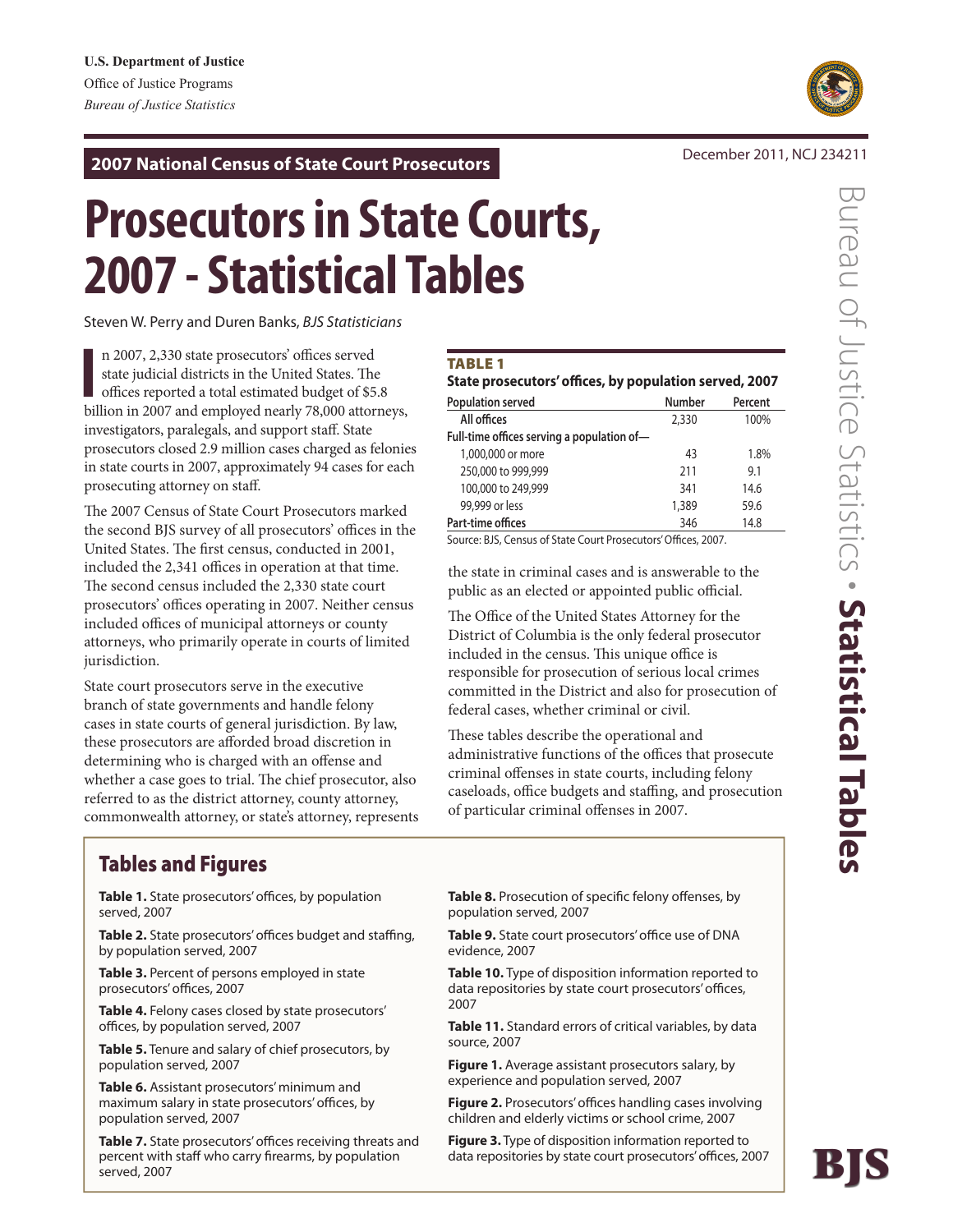# Summary findings

## **Populations served**

- In 2007, 2,330 prosecutors' offices across the United States served districts with populations ranging in size from 500 to 9.9 million residents (not shown in table).
- Most (74%) prosecutors' offices served districts with a population of less than 100,000 residents. Fifteen percent of prosecutors' offices were part-time offices with no fulltime chief prosecutor **(table 1)**.
- State prosecutors' districts (85%) generally correspond with county boundaries. Alaska, Delaware, Connecticut, and Rhode Island had a single prosecutors' office for the entire state (not shown in table).

## **Operating budgets and staffing levels**

- The total operating budget (\$5.8 billion) of state prosecutors' offices in 2007 decreased by 5% from the \$6.1 billion budget for 2001 (inflation-adjusted to 2007 dollars) (not shown in table).
- The average operating budget for full-time prosecutors' offices in 2007 ranged from \$526,000 for those serving fewer than 100,000 residents to \$49.3 million in jurisdictions serving more than 1 million. The average part-time office's budget was \$157,000 **(table 2)**.
- State prosecutors' offices employed almost 78,000 full-time equivalent (FTE) staff in 2007.\*
- The nearly 25,000 FTE assistant prosecutors employed in 2007 represented a 7% increase from the number reported in 2001 (not shown in table).
- Prosecutors' offices serving populations of 1 million or more employed an average of 535 FTE staff, including 187 assistant prosecutors, 31 supervisory attorneys, 16 victim advocates, 51 investigators, and 183 support staff.
- In full-time offices serving fewer than 100,000 residents, on average, offices included one chief prosecutor, three assistant prosecutors, one victim advocate, one legal services staff, one investigator, and three support staff.
- Assistant prosecutors comprised 32% of the total staff in prosecutors' offices in 2007. Support staff, including administrative and clerical staff, accounted for 33% of the total staff **(table 3)**.

## **Felony cases processing and dispositions**

- Prosecutors' offices reported closing 2.9 million cases charged as felonies in 2007 through convictions, acquittals, dismissals, or other dispositions **(table 4)**.
- Offices in districts with more than 1 million residents closed an average of 17,652 felony cases in 2007. Offices serving jurisdictions with 250,000 to 999,999 residents closed an average of 4,431 felony cases.
- In 2007, prosecuting attorneys in offices in districts with 100,000 to 249,999 residents closed an average of 121 felony cases each. The average caseload per prosecuting attorney across all full-time offices was 94 felony cases.
- The budgeted cost per felony case closed, calculated as the total office budget in 2007 divided by the number of felony cases closed, was \$2,792 in offices serving 1 million or more residents.
- Prosecutors' offices reported 2.2 million convictions for cases charged as felonies in 2007.
- Prosecutors' offices serving 1 million or more residents had an average of 11,952 felony case convictions, while fulltime offices serving populations of less than 100,000 had an average of 315 felony case convictions.
- Felony cases adjudicated through jury verdicts were rare across state prosecutors' offices, accounting for an average of 3% of all felony case dispositions and 2% of dispositions litigated by offices serving 1 million or more residents.

## **Tenure and salary**

- The average annual salary of a chief prosecutor in 2007 was \$98,000, with mean salaries ranging from \$165,700 for chief prosecutors in the largest offices to less than \$45,000 in part-time offices **(table 5)**.
- In 2007, the average tenure of a chief prosecutor was 9 years.
- Sixty-four percent of chief prosecutors had been in office for more than 5 years, and 38% had been in office for more than 10 years. The longest serving prosecutor had been in the position for 42 years.
- The average annual salary for assistant prosecutors ranged from \$33,460 for entry-level assistant prosecutors in parttime offices to \$108,434 for assistant prosecutors with 6 or more years of experience in offices serving jurisdictions of 1 million or more residents **(table 6)**.

<sup>\*</sup>Full-time equivalent (FTE) is a computed statistic calculated by dividing the total number of hours worked by part-time employees by the standard number of hours for a full-time employee (40 hours per week) and then adding the resulting quotient to the number of full-time employees.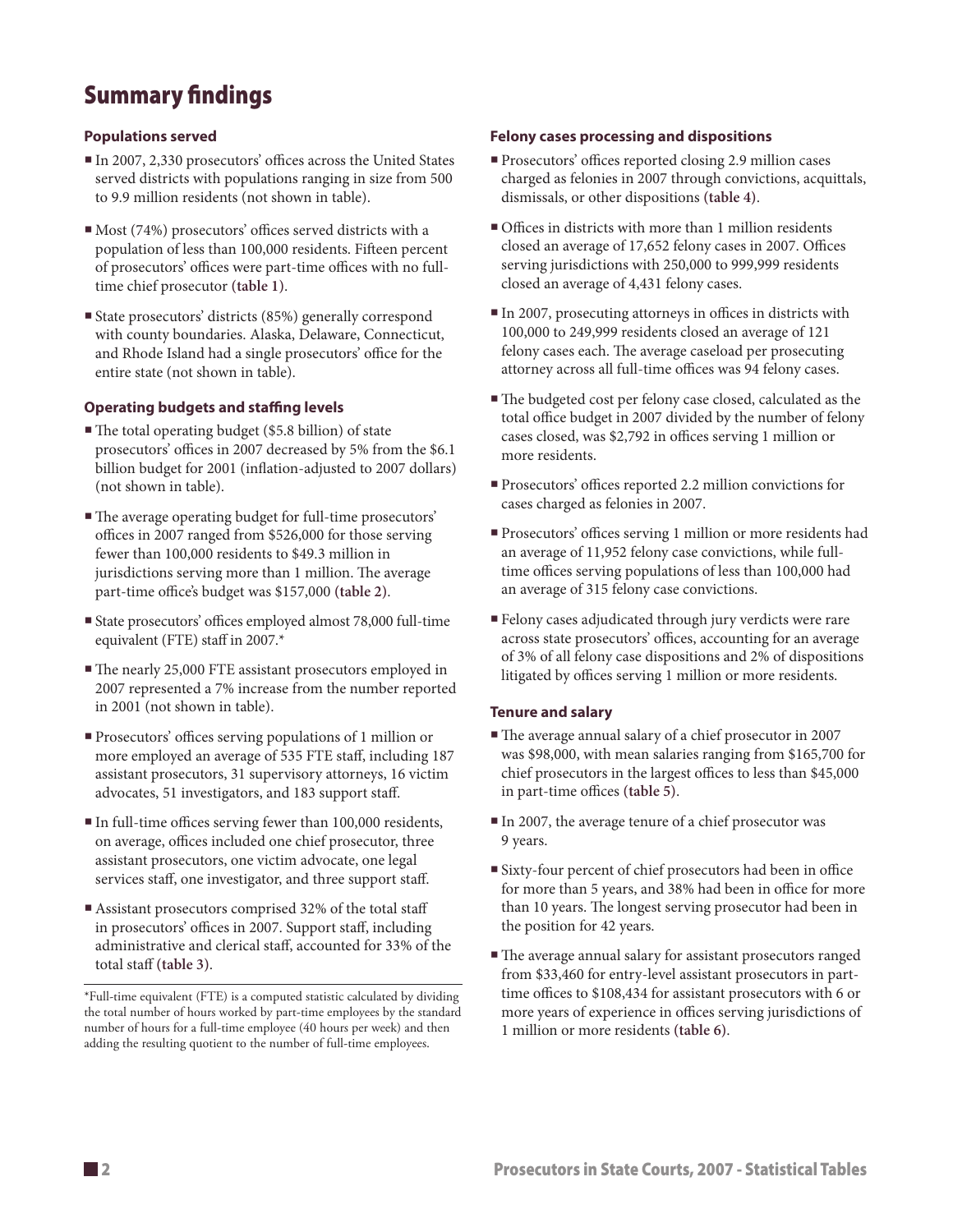- In offices serving 1 million or more residents, the average assistant prosecutor's salary started at \$51,354 for those with no experience and at \$73,010 for those with 6 years or more experience, a difference of 42% **(figure 1)**.
- In offices serving between 250,000 and 999,999 residents, the average assistant prosecutor's salary started at \$47,580 for those with no experience and at \$65,400 for those with 6 years or more experience, a difference of 37%.
- In full-time offices serving less than 100,000 residents, the average assistant prosecutor's salary started at \$42,380 for those with no experience and at \$53,113 for those with 6 years or more experience, a difference of 25%.
- In part-time offices the average assistant prosecutor's salary started at \$33,460 for those with no experience and at \$36,481 for those with 6 years or more experience, a difference of 9%.

## **Threats against prosecutors' offices**

- In 2007, almost half (47%) of prosecutors' offices had received a written threat, a threatening phone call, a faceto-face threat, or had staff who were victims of battery or assault **(table 7)**.
- About 26% of offices reported receiving written threats, while 32% received threatening phone calls and 29% received face-to-face verbal threats. About 3% of offices reported that one of their staff had been a victim of battery or assault.
- Most offices (89%) serving populations of 1 million or more received a threat during 2007, as did most offices (69%) in jurisdictions with 250,000 to 999,999 residents.
- $\blacksquare$  More than two-thirds of offices serving populations of 100,000 or more reported that the chief prosecutor, an assistant prosecutor, or a staff investigator carried a firearm.
- The percentage of offices reporting that a staff investigator carried a firearm (34%) was greater than the percentage reporting that the chief prosecutor (21%) or assistant prosecutors (18%) carried one.
- The percentage of prosecutors' staff that reported carrying firearms has remained steady since 2001.
- The majority (58%) of offices that had received a threat reported that office staff carried a firearm, compared to 37% of offices that had not received a threat (not shown in table).

## **Specific felony offenses**

 In 2007, the majority of prosecutors' offices reported prosecuting felony cases involving methamphetamine production (71%), child exploitation involving the internet (58%), or elder abuse (55%) **(table 8)**.

- More than 90% of offices in districts serving 1 million residents reported prosecuting felony offenses involving use of the internet for child exploitation, elder abuse, gangrelated violence, and school violence involving firearms.
- $\blacksquare$  In 2007, part-time offices and those serving less than 100,000 residents were less likely than offices serving larger populations to handle cases involving children and elderly victims or school crime **(figure 2)**.
- The percentage of offices prosecuting cases involving elder abuse (55%) or child exploitation using the internet (57%) was about 50% higher than the percentage prosecuting cases of school violence involving a firearm (27%).
- About 6% of offices serving less than 250,000 residents (including part-time offices) prosecuted police officers for excessive force, while 55% of offices serving populations larger than 1 million prosecuted such cases.

## **Use of DNA evidence in felony cases**

- In 2007, most prosecutors' offices (75%) used DNA evidence in plea negotiations or in felony trials **(table 9)**.
- The majority (84%) of prosecutors' offices reported that they had submitted DNA evidence to a laboratory for analysis. Most (80%) offices used forensic laboratories operated by the state government.
- $\blacksquare$  More than half (60%) of state prosecutors' offices that had submitted evidence to a laboratory in 2007 reported excessive delays in receiving the DNA results.

## **Case disposition information reported to repositories**

- A large majority of prosecutors' offices reported case dispositions to either federal, state, or local repositories in 2007 **(table 10)**.
- Most offices reported data on felony convictions (93%) and misdemeanor convictions (80%) to data repositories, while about 30% reported data on court determination of mental status **(figure 3)**.
- Fewer than a third of the offices reported dispositions for commitment to mental institutions (31%).
- Among the offices that did not provide final case disposition information to federal, state, or local repositories, about 72% indicated another agency was responsible for submitting this information (not shown in table).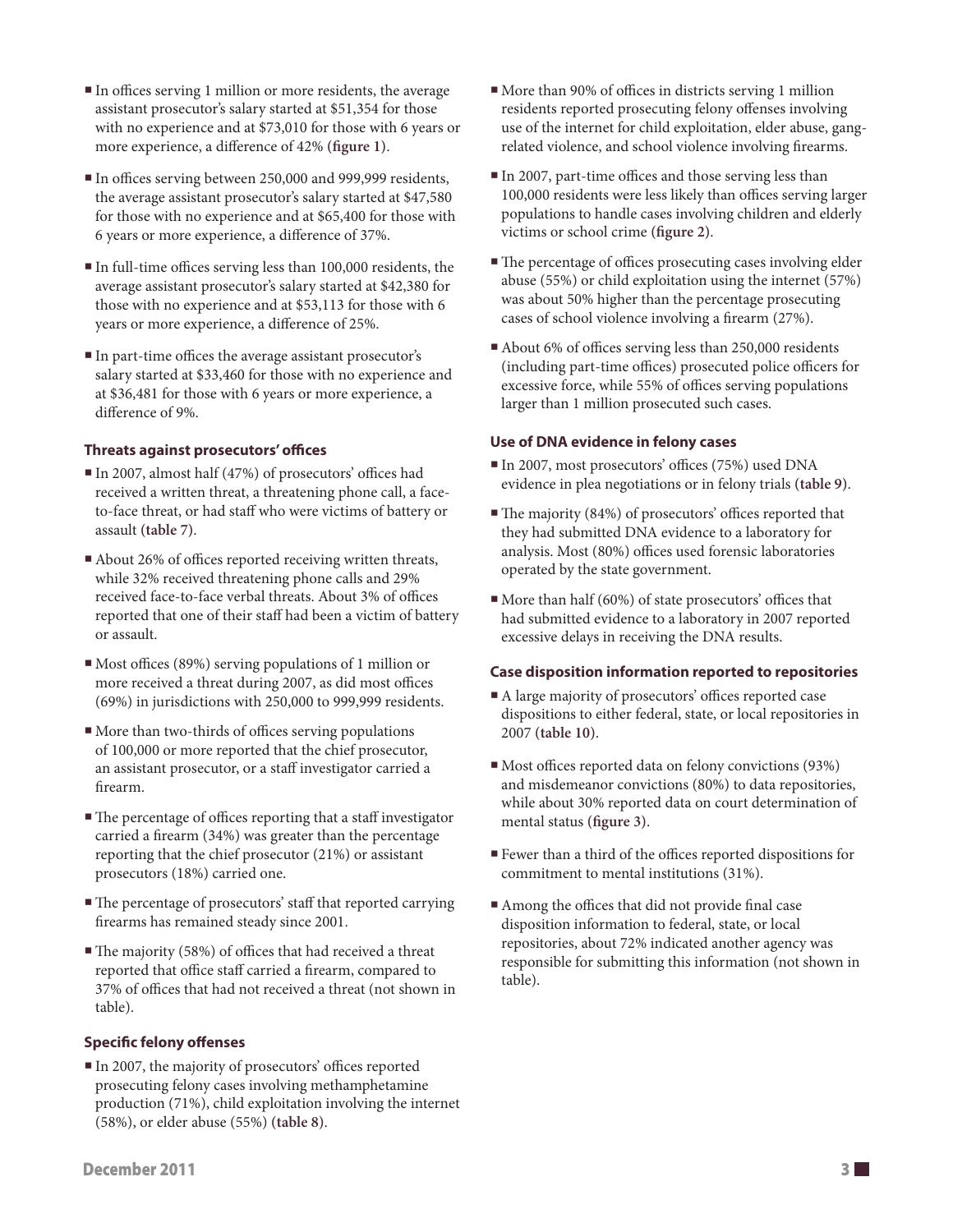## **TABLE 2 State prosecutors' offices budget and staffing, by population served, 2007**

|                                        |             | Full-time offices serving a population of- |                   |                    |         |                    |         |                |        |                   |        |
|----------------------------------------|-------------|--------------------------------------------|-------------------|--------------------|---------|--------------------|---------|----------------|--------|-------------------|--------|
|                                        |             |                                            | 1,000,000 or more | 250,000 to 999,999 |         | 100,000 to 249,999 |         | 99,999 or less |        | Part-time offices |        |
|                                        | All offices | Mean                                       | Median            | Mean               | Median  | Mean               | Median  | Mean           | Median | Mean              | Median |
| Resident population served (thousands) | 299,567     | 2,025                                      | 1,470             | 496                | 445     | 158                | 150     | 36             | 29     | 13                |        |
| <b>Budget (thousands)</b>              | \$5,807,914 | \$49,291                                   | \$35,981          | \$9,998            | \$7,000 | \$2,327            | \$1,809 | \$526          | \$336  | \$157             | \$98   |
| <b>Budget per population served</b>    |             | \$23                                       | \$21              | \$19               | \$15    | \$14               | \$11    | \$17           | \$13   | \$18              | \$14   |
| Full-time equivalent personnel*        | 77,927      | 535                                        | 445               | 131                | 113     | 39                 | 33      | 10             | 8      |                   |        |
| Chief prosecutor                       | 2,157       |                                            |                   |                    |         |                    |         |                |        |                   |        |
| Assistant prosecutors                  | 24,937      | 187                                        | 133               | 43                 | 36      | 12                 | 11      |                |        |                   |        |
| Civil attorneys                        | 1,666       | 12                                         |                   |                    | 0       |                    |         |                |        |                   |        |
| Supervisory attorneys                  | 3,824       | 31                                         | 22                |                    |         |                    |         |                |        |                   |        |
| Managing attorneys                     | 1,704       | 13                                         | 6                 |                    |         |                    |         |                |        |                   |        |
| Victim advocates                       | 4,841       | 16                                         | g                 | 8                  | h       |                    |         |                |        |                   |        |
| Legal services                         | 4,278       | 35                                         | 28                |                    |         |                    |         |                |        |                   |        |
| Investigators                          | 7,311       | 51                                         | 45                | 15                 |         |                    |         |                |        |                   |        |
| Support staff                          | 25,759      | 183                                        | 139               | 41                 | 36      | 13                 | 10      |                |        |                   |        |
| Other                                  | 1,451       | 6                                          | 0                 |                    | 0       |                    | 0       |                |        |                   | 0      |

Note: Table is based on operating budgets, not actual expenditures. Data were missing for 5.5% (128) of offices surveyed. Total budget, total staff, chief prosecutor, and assistant prosecutor values were imputed using data from 2001 and 2007 Census of State Court Prosecutors' Offices, stratified by population served and state. See *Methodology* for details on imputation procedures.

\*Full-time equivalent (FTE) is a computed statistic calculated by dividing the total number of hours part-time employees worked by the standard number of hours for a full-time employee (40 hours per week) and then adding the resulting quotient to the number of full-time employees. Statistics for job categories were imputed using mean values for valid data from the 2007 Census of State Court Prosecutors' Offices, stratified by population served.

Source: BJS, Census of State Court Prosecutors' Offices, 2001 and 2007.

## **TABLE 3 Personnel employed in state prosecutors' offices, 2007**

| Job categories <sup>a</sup>                | Percent of total full-time<br>equivalent personnel in<br>prosecutors' offices nationwide <sup>b</sup> |
|--------------------------------------------|-------------------------------------------------------------------------------------------------------|
| Total                                      | 100%                                                                                                  |
| Support staff                              | 33%                                                                                                   |
| Assistant prosecutors                      | 32                                                                                                    |
| Investigators                              | 9                                                                                                     |
| Victim advocates                           | 6                                                                                                     |
| Legal services                             | 5                                                                                                     |
| Supervisory/managing Attorneys             |                                                                                                       |
| Chief prosecutor                           | 3                                                                                                     |
| Civil attorneys                            | 2                                                                                                     |
| Other                                      | C                                                                                                     |
| Estimated total full-time equivalent staff | 77.927                                                                                                |

Note: Table is based on operating budgets, not actual expenditures. Data were missing for 5.5% (128) of offices surveyed. Total budget, total staff, chief prosecutor, and assistant prosecutor values were imputed using data from 2001 and 2007 Census of State Court Prosecutors' Offices, stratified by population served and state. See *Methodology* for details on imputation procedures.

<sup>a</sup>Statistics for job categories were imputed using mean values for valid data from 2007 Census of State Court Prosecutors Offices, stratified by population served.

bFull-time equivalent (FTE) is a computed statistic calculated by dividing the total number of hours part-time employees worked by the standard number of hours for a full-time employee (40 hours per week) and then adding the resulting quotient to the number of full-time employees.

Source: BJS, Census of State Court Prosecutors' Offices, 2001 and 2007.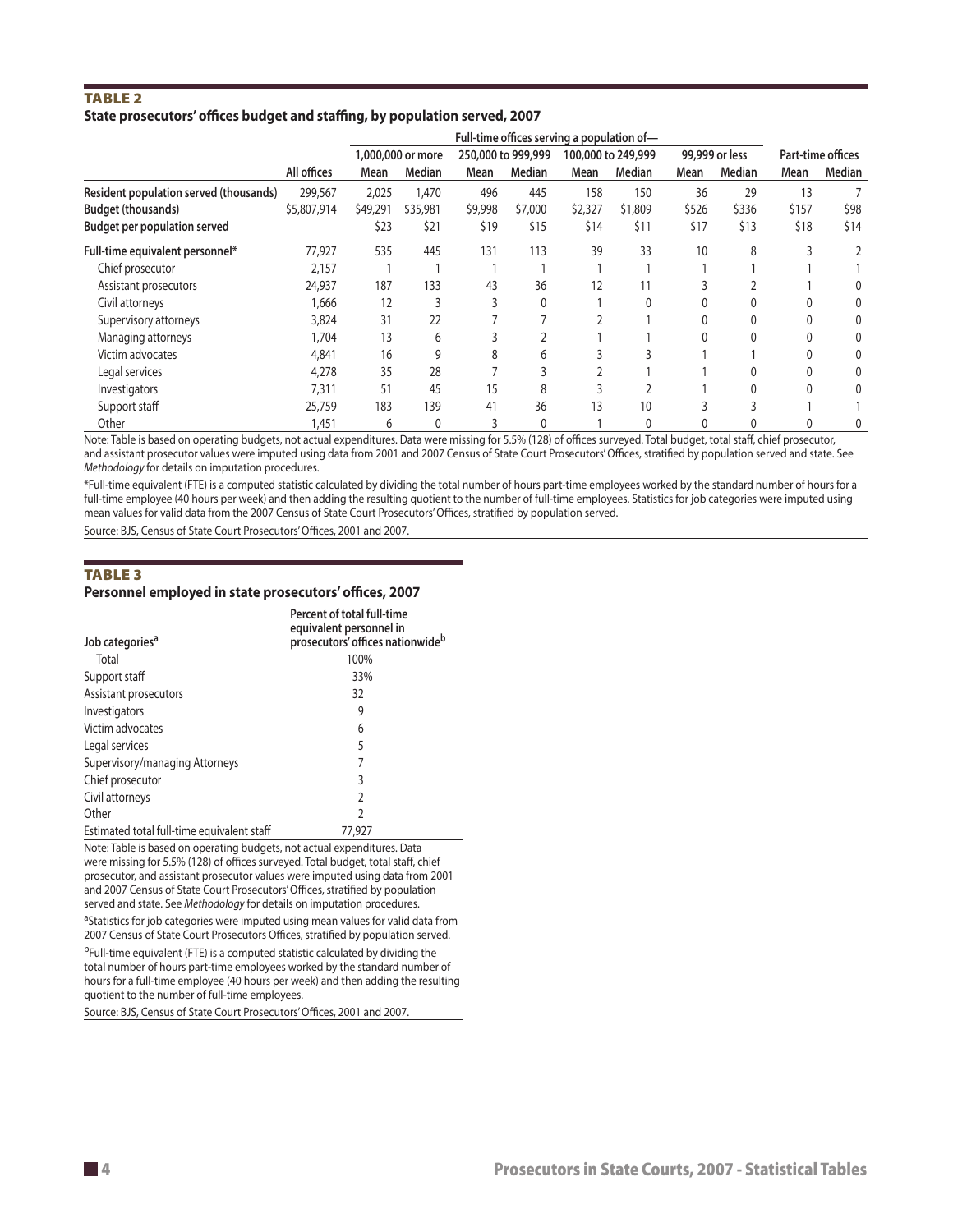## Table 4 **Felony cases closed by state prosecutor's offices, by population served, 2007**

|                                       |             | Full-time offices serving a population of- |                    |                    |                |                   |  |  |  |  |
|---------------------------------------|-------------|--------------------------------------------|--------------------|--------------------|----------------|-------------------|--|--|--|--|
| Felony cases                          | All offices | 1,000,000 or more                          | 250,000 to 999,999 | 100,000 to 249,999 | 99,999 or less | Part-time offices |  |  |  |  |
| Total closed-                         | 2,906,795   | 759,057                                    | 934,884            | 622,073            | 555,050        | 35,731            |  |  |  |  |
| Per office                            |             |                                            |                    |                    |                |                   |  |  |  |  |
| Mean <sup>a</sup>                     | 1,248       | 17,652                                     | 4,431              | 1,824              | 400            | 103               |  |  |  |  |
| Median                                | 300         | 14,304                                     | 3,347              | 1,427              | 226            | 32                |  |  |  |  |
| Per prosecuting attorney <sup>b</sup> |             |                                            |                    |                    |                |                   |  |  |  |  |
| Mean <sup>c</sup>                     | 94          | 81                                         | 87                 | 121                | 106            | 99                |  |  |  |  |
| Median                                | 75          | 82                                         | 77                 | 102                | 73             | 42                |  |  |  |  |
| Budgeted cost per case closed         |             |                                            |                    |                    |                |                   |  |  |  |  |
| Mean <sup>d</sup>                     | \$1,998     | \$2,792                                    | \$2,256            | \$1,276            | \$1,317        | \$1,525           |  |  |  |  |
| Median                                | \$1,764     | \$2,376                                    | \$2,140            | \$1,307            | \$1,667        | \$2,968           |  |  |  |  |
| Total felony jury trial verdicts      | 73,274      | 14,077                                     | 25,721             | 16,974             | 15,450         | 1,051             |  |  |  |  |
| Meane                                 | 31          | 327                                        | 122                | 50                 | 11             | 3                 |  |  |  |  |
| Median                                |             | 230                                        | 69                 | 30                 | 5              |                   |  |  |  |  |
| Percent closed by jury verdict        |             |                                            |                    |                    |                |                   |  |  |  |  |
| Mean <sup>t</sup>                     | 3%          | 2%                                         | 3%                 | 3%                 | 3%             | 3%                |  |  |  |  |
| Median                                | 2           | 2                                          | 2                  | $\overline{2}$     | 2              |                   |  |  |  |  |
| Total felony cases convicted          | 2,176,723   | 513,918                                    | 718,540            | 476,337            | 437,338        | 30,591            |  |  |  |  |
| Mean <sup>g</sup>                     | 934         | 11,952                                     | 3,405              | 1,397              | 315            | 88                |  |  |  |  |
| Median                                | 240         | 8,730                                      | 2,500              | 1,089              | 175            | 25                |  |  |  |  |

Note: Based on imputed data from 2001 and 2007 Census of State Court Prosecutors' Offices, stratified by population served and state. See *Methodology* for details on imputation procedures.

<sup>a</sup>Calculated using the total number of felony cases divided by the total number of offices.

bIncludes full-time equivalent positions of prosecutors who carry a caseload (chief and assistant prosecutors and supervisors).

cCalculated using the total number of felony cases divided by the total number of litigating attorneys (chief and assistant prosecutors and supervisors).

dCalculated using the total budget divided by the total number of felony cases.

eCalculated using total number of jury trial verdicts divided by the total number of offices.

f Calculated using total number of felony cases closed by jury verdict divided by the total number of felony cases closed in 2007.

gCalculated using the total number of cases convicted divided by the total number of offices.

Source: BJS, Census of State Court Prosecutors' Offices, 2001 and 2007.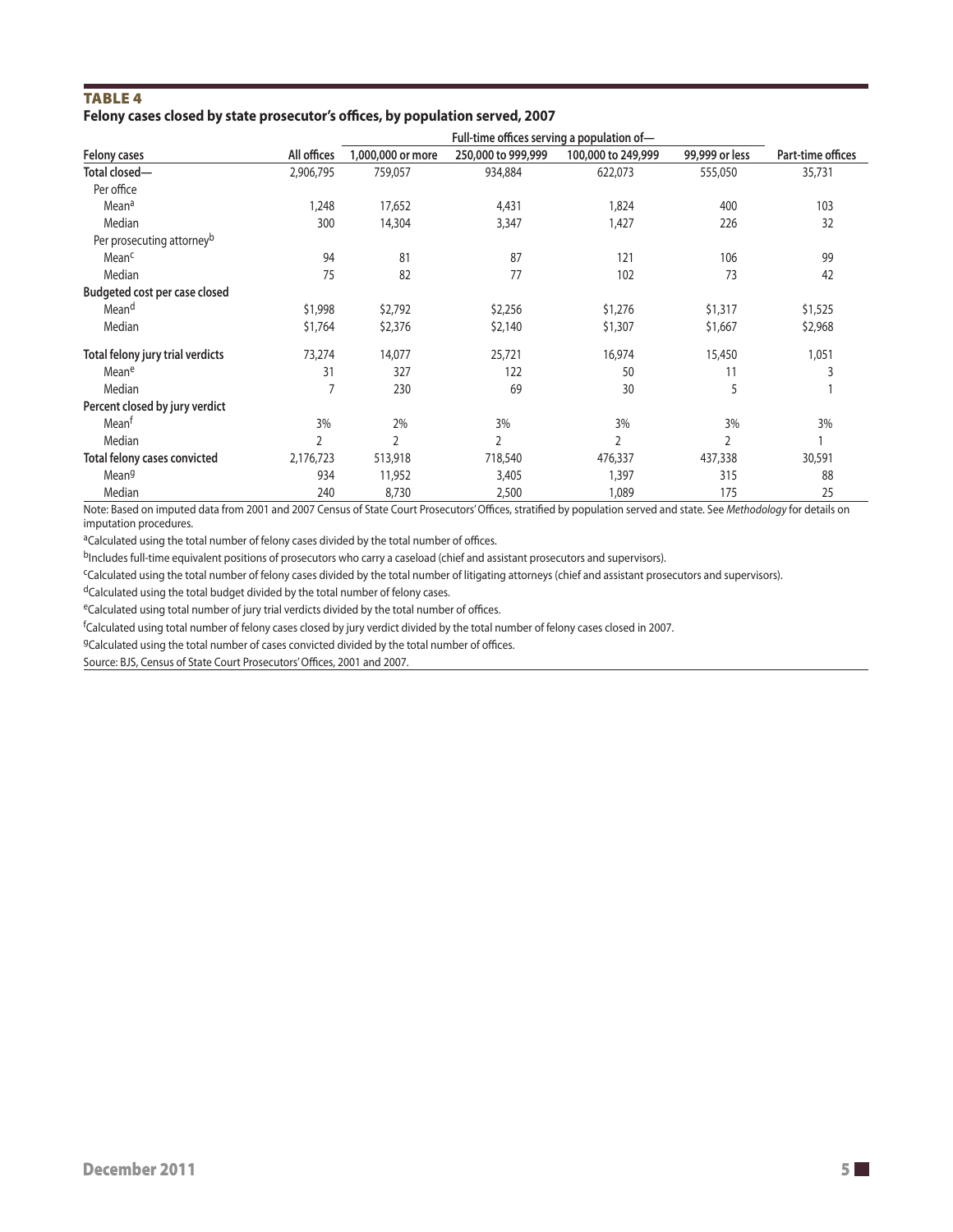## TABLE<sub>5</sub>

## **Tenure and salary of chief prosecutors in state prosecutors' offices, by population served, 2007**

| Chief prosecutor                             | All offices | 1,000,000 or more | 250,000 to 999,999 | 100,000 to 249,999 | 99,999 or less | Part-time offices |  |
|----------------------------------------------|-------------|-------------------|--------------------|--------------------|----------------|-------------------|--|
| Salary <sup>a</sup>                          |             |                   |                    |                    |                |                   |  |
| Mean                                         | \$98,024    | \$165,732         | \$138,017          | \$121,771          | \$96,956       | \$44,981          |  |
| Median                                       | \$101,700   | \$158,000         | \$139,000          | \$119,800          | \$99,750       | \$42,660          |  |
| Tenure <sup>b</sup>                          |             |                   |                    |                    |                |                   |  |
| Mean                                         | 9.4 yr.     | 9.5 yr.           | 9.8 yr.            | 9.6 yr.            | 9.0 yr.        | 10.5 yr.          |  |
| Median                                       | 7.0         | 7.6               | 8.0                | 7.2                | 7.0            | 7.0               |  |
| Percent of chief prosecutors with tenure of- |             |                   |                    |                    |                |                   |  |
| Less than 1 year                             | 3%          | 5%                | 5%                 | 3%                 | 2%             | 5%                |  |
| $1 - 2$                                      | 19          | 15                | 12                 | 23                 | 18             | 21                |  |
| $3 - 4$                                      | 14          | 10                | 14                 | 15                 | 15             | 9                 |  |
| $5 - 10$                                     | 26          | 30                | 27                 | 16                 | 29             | 22                |  |
| $11 - 20$                                    | 25          | 35                | 28                 | 30                 | 24             | 24                |  |
| More than 20                                 | 12          |                   | 14                 | 13                 | 11             | 19                |  |

aValues for chief prosecutors' salary were imputed using valid data from the 2001 and 2007 Census of State Court Prosecutors' Offices, stratified by population served and state. See *Methodology* for further information on imputation procedures.

bData on the tenure of the chief prosecutor were missing for 7.4% of offices surveyed. All percentages were calculated from reporting offices only.

Source: BJS, Census of State Court Prosecutors' Offices, 2001 and 2007.

## TABLE<sub>6</sub>

## **Assistant prosecutors' average minimum and maximum salary in state prosecutors' offices, by population served, 2007**

| Salary                                                                                                           |           | 1,000,000 or more |          | 250,000 to 999,999 |          | 100,000 to 249,999 |          | 99,999 or less |          | Part-time |  |
|------------------------------------------------------------------------------------------------------------------|-----------|-------------------|----------|--------------------|----------|--------------------|----------|----------------|----------|-----------|--|
|                                                                                                                  | Mean      | Median            | Mean     | Median             | Mean     | Median             | Mean     | Median         | Mean     | Median    |  |
| Entry level assistant prosecutor                                                                                 |           |                   |          |                    |          |                    |          |                |          |           |  |
| Minimum                                                                                                          | \$51,354  | \$51,378          | \$47,580 | \$46,704           | \$44,007 | \$43,000           | \$42,380 | \$42,931       | \$33,460 | \$34,307  |  |
| Maximum                                                                                                          | \$64,517  | \$58,013          | \$57,759 | \$51,707           | \$55,263 | \$48,000           | \$50,050 | \$46,000       | \$36,712 | \$39,000  |  |
| Assistant prosecutor with<br>1 to 5 years experience                                                             |           |                   |          |                    |          |                    |          |                |          |           |  |
| Minimum                                                                                                          | \$59,671  | \$56,478          | \$53,542 | \$51,604           | \$48,930 | \$47,000           | \$45,921 | \$46,000       | \$33,645 | \$37,550  |  |
| Maximum                                                                                                          | \$82,227  | \$79,296          | \$68,993 | \$65,000           | \$62,074 | \$57,585           | \$55,248 | \$53,134       | \$36,391 | \$40,691  |  |
| Assistant prosecutor with<br>6 or more years experience                                                          |           |                   |          |                    |          |                    |          |                |          |           |  |
| Minimum                                                                                                          | \$73,010  | \$68,609          | \$65,400 | \$64,000           | \$57,056 | \$57,000           | \$53,113 | \$54,000       | \$36,481 | \$40,000  |  |
| Maximum                                                                                                          | \$108,434 | \$111,987         | \$94,257 | \$90,796           | \$83,139 | \$79,566           | \$64,932 | \$65,000       | \$42,473 | \$44,990  |  |
| Note: Based on data from prosecutors' offices that responded. Salary data were missing for about 50% of offices. |           |                   |          |                    |          |                    |          |                |          |           |  |

Source: BJS, Census of State Court Prosecutors' Offices, 2007.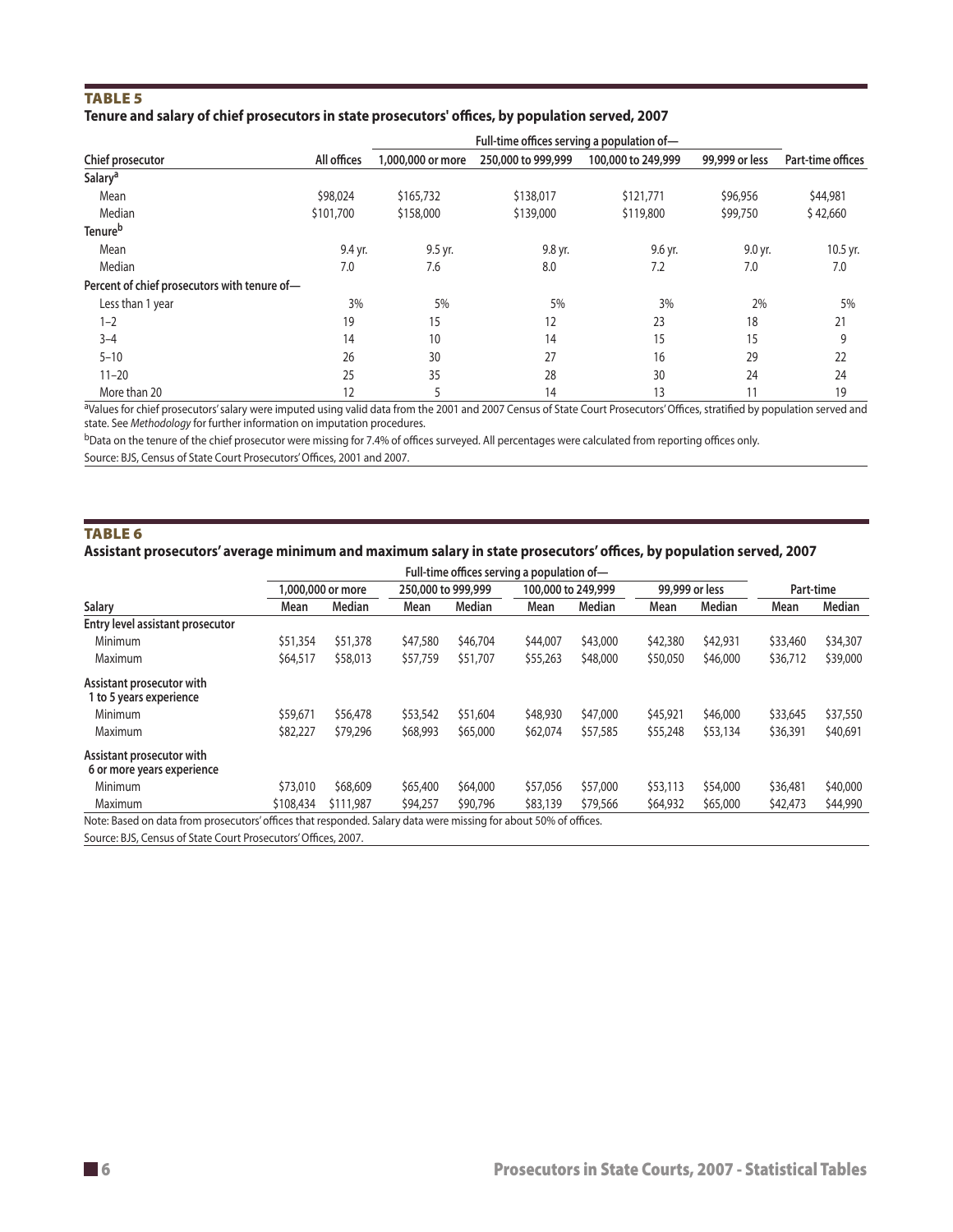## **FIGURE 1**





Note: Based on data from all prosecutors' offices that responded. Salary data were missing for about 50% of offices. Source: BJS, Census of State Court Prosecutors' Offices, 2007.

### **TABLE 7**

## **State prosecutors' offices receiving threats and percent with staff who carry firearms, by population served, 2007**

|                                        |               |         | Full-time offices serving a population of- |                   |               |                    |               |                    |               |                | Part-time     |         |  |
|----------------------------------------|---------------|---------|--------------------------------------------|-------------------|---------------|--------------------|---------------|--------------------|---------------|----------------|---------------|---------|--|
|                                        | All offices   |         |                                            | 1,000,000 or more |               | 250,000 to 999,999 |               | 100,000 to 249,999 |               | 99,999 or less |               | offices |  |
| Type of threat/staff carrying firearm  | <b>Number</b> | Percent | Number                                     | Percent           | <b>Number</b> | Percent            | <b>Number</b> | Percent            | <b>Number</b> | Percent        | <b>Number</b> | Percent |  |
| Any threat*                            | 960           | 47%     | 34                                         | 89%               | 132           | 69%                | 54            | 54%                | 555           | 45%            | 85            | 28%     |  |
| Written threat                         | 537           | 26      | 30                                         | 79                | 93            | 49                 | 105           | 37                 | 273           | 22             | 36            | 12      |  |
| Threatening phone call                 | 646           | 32      | 27                                         | 71                | 101           | 54                 | 107           | 38                 | 350           | 28             | 61            | 20      |  |
| Face-to-face verbal threat             | 602           | 29      | 27                                         | 71                | 90            | 48                 | 101           | 36                 | 338           | 28             | 46            | 15      |  |
| Battery/assault                        | 55            |         | 5                                          | 13                | 13            |                    | 9             |                    | 24            |                | 4             |         |  |
| Any staff carry firearm*               | 971           | 47%     | 36                                         | 90%               | 158           | 82%                | 189           | 66%                | 526           | 43%            | 62            | 20%     |  |
| Chief prosecutor carries a firearm     | 421           | 21      | 6                                          | 15                | 32            | 17                 | 59            | 21                 | 275           | 22             | 49            | 16      |  |
| Assistant prosecutor carries a firearm | 377           | 18      | 13                                         | 33                | 64            | 33                 | 81            | 29                 | 199           | 16             | 20            |         |  |
| Staff investigator carries a firearm   | 685           | 34      | 35                                         | 88                | 150           | 78                 | 162           | 57                 | 324           | 27             | 14            |         |  |

Note: Based on data from all prosecutors' offices that responded. Data were missing for 12% of offices.

\*Detail adds to more than total due to multiple responses.

Source: BJS, Census of State Court Prosecutors' Offices, 2007.

## **TABLE 8**

## **Prosecution of specific felony offenses, by population served, 2007**

|                                                                                                         | Full-time offices serving a population of- |                   |                    |                    |                |           |  |  |  |
|---------------------------------------------------------------------------------------------------------|--------------------------------------------|-------------------|--------------------|--------------------|----------------|-----------|--|--|--|
| Type of felony offense                                                                                  | All offices                                | 1,000,000 or more | 250,000 to 999,999 | 100,000 to 249,999 | 99,999 or less | Part-time |  |  |  |
| Methamphetamine production                                                                              | 71.1%                                      | 87.5%             | 76.2%              | 78.8%              | 71.8%          | 56.0%     |  |  |  |
| Use of internet for child exploitation                                                                  | 57.5                                       | 97.5              | 92.1               | 85.4               | 52.3           | 25.3      |  |  |  |
| Elder abuse                                                                                             | 55.2                                       | 95.0              | 87.3               | 79.9               | 51.6           | 21.1      |  |  |  |
| Gang-related violence                                                                                   | 33.6                                       | 95.0              | 90.5               | 66.8               | 21.1           | 8.3       |  |  |  |
| School violence involving firearms                                                                      | 27.2                                       | 92.5              | 61.4               | 44.2               | 20.3           | 8.7       |  |  |  |
| Police use of excessive force                                                                           | 9.2                                        | 55.0              | 29.6               | 14.2               | 5.1            | 2.0       |  |  |  |
| Terrorism/homeland security                                                                             | 3.9                                        | 17.5              | 4.8                | 4.4                | 3.5            | 3.0       |  |  |  |
| Human trafficking                                                                                       | 3.8                                        | 40.0              | 11.6               | 2.6                | 2.1            | 1.7       |  |  |  |
| Note: Read on data from all processitors' offices that responded. Data were missing for 150% of offices |                                            |                   |                    |                    |                |           |  |  |  |

Note: Based on data from all prosecutors' offices that responded. Data were missing for 15% of offices.

Source: BJS, Census of State Court Prosecutors' Offices, 2007.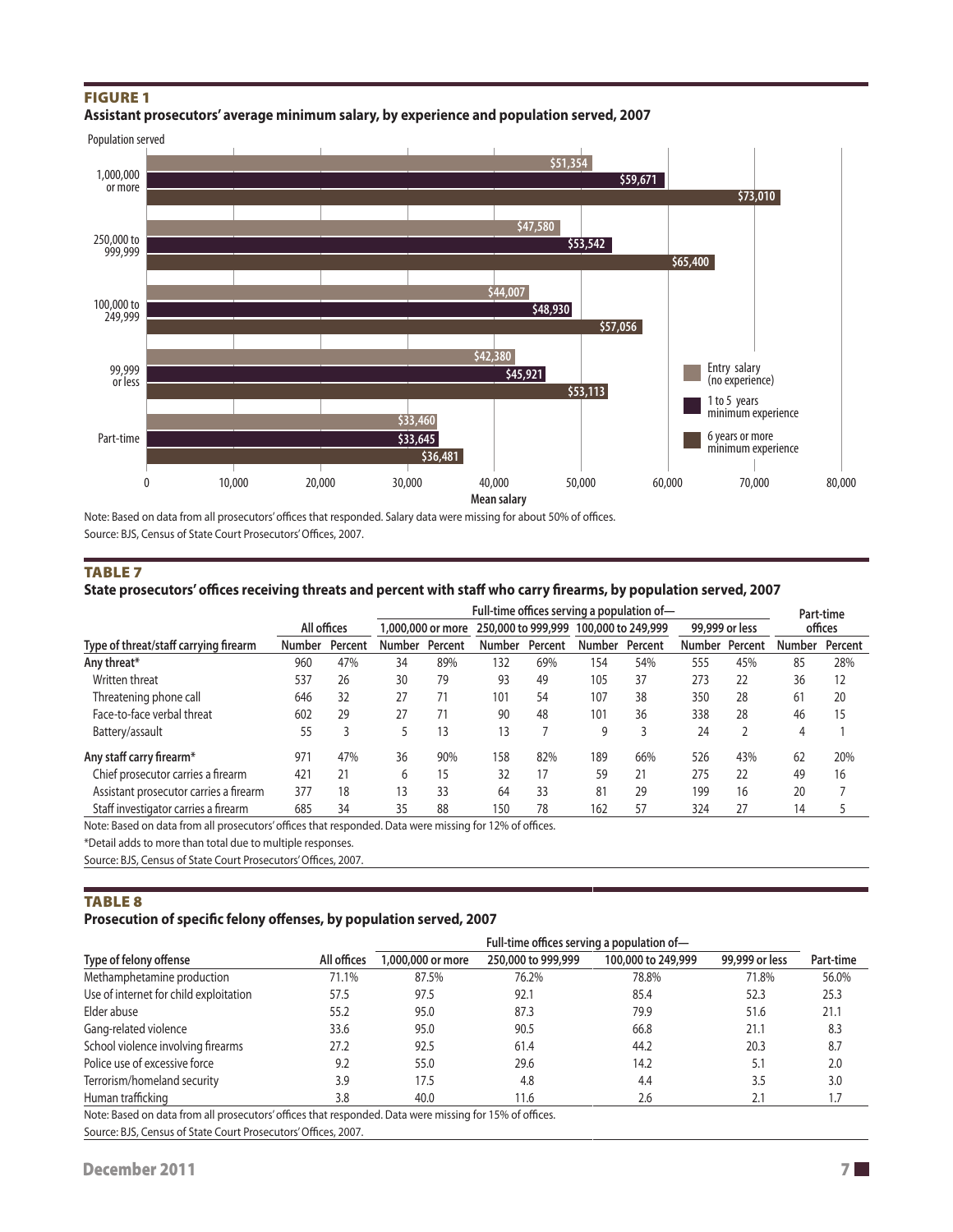## Figure 2

**Percent of prosecutors' offices handling cases involving elder abuse, use of internet for child exploitation, and school violence involving firearms, by population served, 2007**



Source: BJS, Census of State Court Prosecutors' Offices, 2007.

#### Table 10

#### **Type of disposition information reported to data repositories, by state court prosecutors' offices, 2007**

|                                                            | Full-time offices serving a population of- |                   |                    |                    |                |           |  |  |  |
|------------------------------------------------------------|--------------------------------------------|-------------------|--------------------|--------------------|----------------|-----------|--|--|--|
| Type of repository and case                                | All offices                                | 1,000,000 or more | 250,000 to 999,999 | 100,000 to 249,999 | 99,999 or less | Part-time |  |  |  |
| Type of repository                                         |                                            |                   |                    |                    |                |           |  |  |  |
| Any <sup>a</sup>                                           | 56%                                        | 50%               | 62%                | 59%                | 56%            | 50%       |  |  |  |
| Federal                                                    | 9                                          | 18                | 13                 | 12                 | 9              |           |  |  |  |
| State                                                      | 50                                         | 45                | 56                 | 52                 | 49             | 47        |  |  |  |
| Local                                                      | 26                                         | 33                | 32                 | 28                 | 26             | 21        |  |  |  |
| Type of case disposition information reported <sup>b</sup> |                                            |                   |                    |                    |                |           |  |  |  |
| Felony convictions                                         | 93%                                        | 95%               | 88%                | 92%                | 93%            | 96%       |  |  |  |
| Guilty pleas                                               | 82                                         | 80                | 83                 | 84                 | 82             | 79        |  |  |  |
| Misdemeanor convictions                                    | 80                                         | 80                | 75                 | 73                 | 80             | 90        |  |  |  |
| Felony acquittals                                          | 79                                         | 85                | 77                 | 80                 | 79             | 78        |  |  |  |
| Dismissal of charges by court                              | 77                                         | 85                | 77                 | 78                 | 77             | 74        |  |  |  |
| Misdemeanor acquittals                                     | 67                                         | 75                | 63                 | 65                 | 67             | 72        |  |  |  |
| Sex offender registration requirements                     | 61                                         | 60                | 61                 | 57                 | 62             | 60        |  |  |  |
| Indictments                                                | 56                                         | 70                | 61                 | 69                 | 55             | 43        |  |  |  |
| Probation and parole violations                            | 54                                         | 55                | 48                 | 53                 | 55             | 57        |  |  |  |
| Declination to prosecute                                   | 47                                         | 55                | 58                 | 52                 | 47             | 32        |  |  |  |
| Protection orders                                          | 43                                         | 55                | 44                 | 44                 | 44             | 39        |  |  |  |
| Commitment to mental institutions                          | 31                                         | 50                | 42                 | 33                 | 29             | 21        |  |  |  |
| Court determination of mental status                       | 30                                         | 45                | 40                 | 32                 | 30             | 20        |  |  |  |

Note: Based on data from all prosecutors' offices that responded. Data are missing for 15% of offices.

aDetail adds to more than total due to multiple responses.

bAnalysis restricted to offices that provided case disposition information to any repository.

Source: BJS, Census of State Court Prosecutors' Offices, 2007.

#### **TABLE 9**

#### **State court prosecutors' office use of DNA evidence, 2007**

| Type of DNA use                                                                                      | Percent |
|------------------------------------------------------------------------------------------------------|---------|
| DNA evidence submitted to any laboratory for analysis <sup>a</sup>                                   | 84.0%   |
| FBI forensic laboratory                                                                              | 10.3    |
| State forensic laboratory                                                                            | 80.0    |
| Local government forensic laboratory                                                                 | 9.9     |
| Privately operated forensic laboratory                                                               | 26.7    |
| Used DNA evidence in plea negotiations or in felony trials                                           | 74.5%   |
| Problems associated with use of DNA evidence <sup>b</sup>                                            |         |
| Improper evidence collection by police                                                               | 14.7%   |
| Inconclusive DNA results                                                                             | 38.8    |
| Excessive delay in getting DNA results from laboratory                                               | 60.0    |
| Difficulty in getting DNA results admitted in court as evidence                                      | 2.5     |
| Authorized to search and submit DNA <sup>b</sup>                                                     |         |
| Convicted offender database                                                                          | 47.8%   |
| Forensic database containing profiles from unsolved cases                                            | 29.2    |
| Note: Detail adds to more than total due to multiple responses to the survey.                        |         |
| aBased on data from all prosecutors' offices that responded. Data are missing for<br>15% of offices. |         |
| <sup>b</sup> Based on offices that submitted evidence to any laboratory.                             |         |

Source: BJS, Census of State Court Prosecutors' Offices, 2007.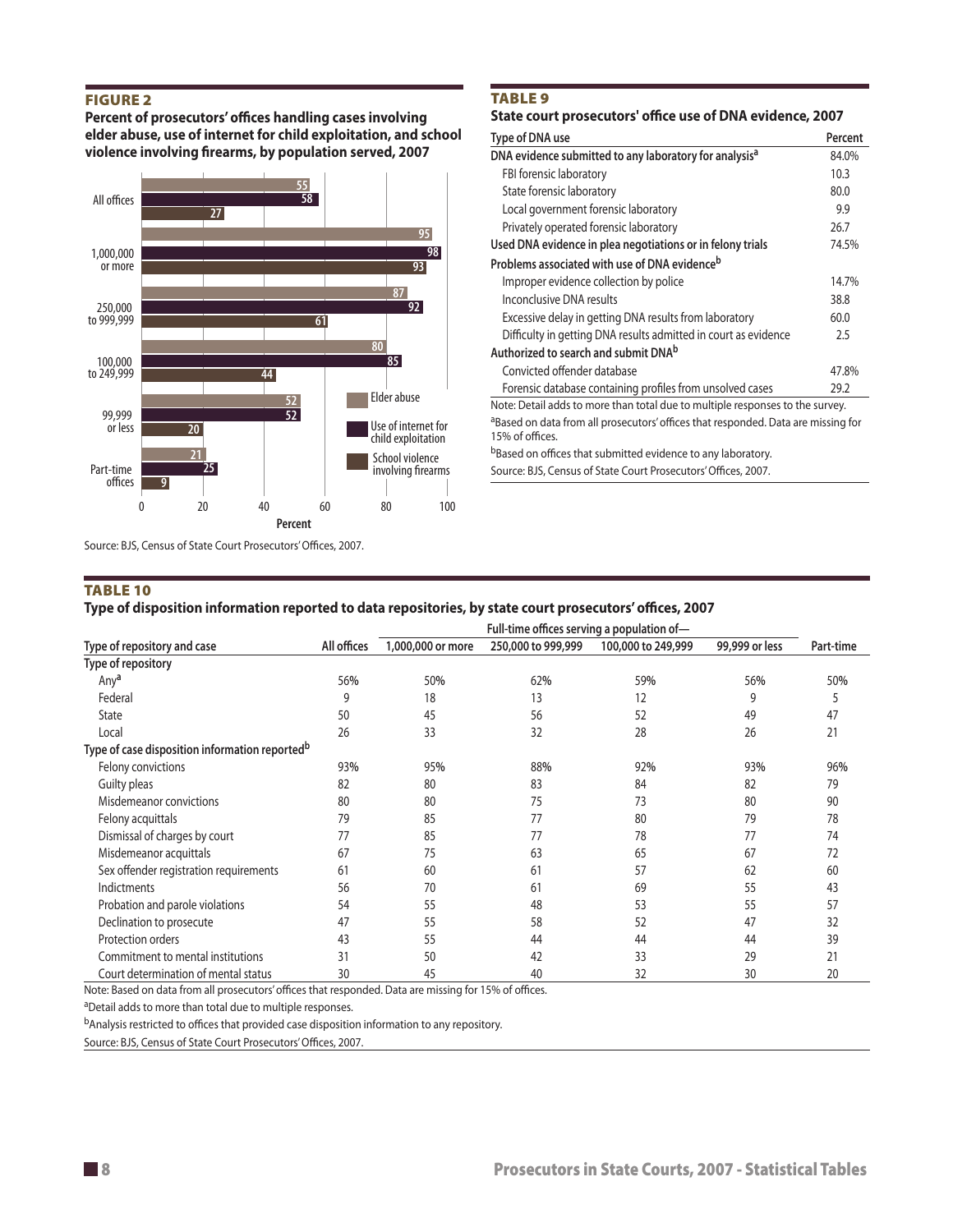## Figure 3

**State court prosecutors' offices that report data to repositories, by type of data reported, 2007**



Note: Data on participation in record repositories were missing for 15% of prosecutors' offices. Percentages based on valid data only. Source: BJS, Census of State Court Prosecutors' Offices, 2007.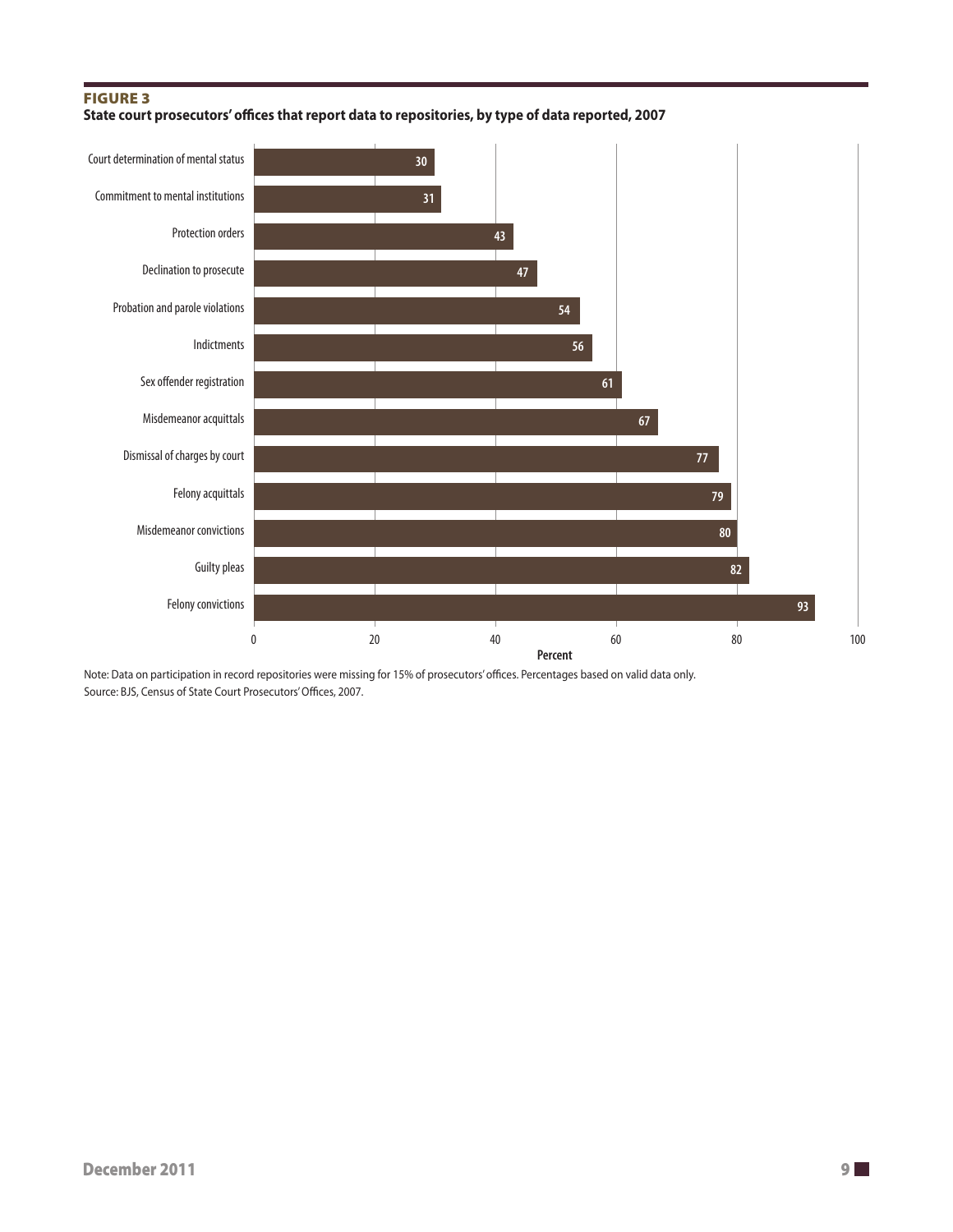# Methodology

The 2007 National Census of State Court Prosecutors (NCSP-07) included 2,330 chief prosecutors in the United States that handled felony cases in state courts of general jurisdiction. State court prosecutors serve districts determined by each state's court structure.

**Data collection.** The Urban Institute collected the data on behalf of the Bureau of Justice Statistics (BJS). The National District Attorneys Association helped review the data collection instrument, provided their national directory of district attorneys, and provided a medium for advertisement via their bi-monthly publication, *The Prosecutor*. The Urban Institute conducted the collection through a mailed questionnaire and a web automated instrument. The NCSP-07 form is available on the BJS website at www.bjs.gov.

**Response rates.** The NCSP-07 had an overall response rate of 95.6% from the 2,330 prosecutors' offices across the nation. After the initial mailings, BJS followed up to obtain a returned survey from each prosecutors' office. The follow-up process involved phone calls, email, fax communications, a second mailing of questionnaires, and follow-up letters. Completed surveys were received from 1,303 (56%) prosecutors' offices. Follow-up telephone calls, emails, and faxes resulted in an additional 924 (40%) offices providing a sufficient partially completed form, to make a final total of 2,227 responses from the eligible 2,330. A total of 4.4% (103) of the offices either did not respond (47) or directly refused participation (56). Among the 103 court prosecutors' offices that did not respond, 84% were in districts that served populations of less than 250,000.

**Calculated variables.** Several variables were calculated using reported and imputed data collected from the survey instrument.

- Full-time equivalent (FTE) is a computed statistic calculated by dividing the total number of hours parttime employees worked by the standard number of hours for a full-time employee (40 hours per week), and then adding the resulting quotient to the number of fulltime employees. (See *U.S. Census Bureau Government Employment, 1997*, at http://quickfacts.census.gov/qfd/ meta/long\_58632.htm.)
- Attorneys carrying a caseload (supervisory attorneys, assistant prosecutors, and chief prosecutors) were included as FTE prosecuting attorneys. Managing attorneys who did not prosecute cases were excluded.
- Cases closed per prosecuting attorney was calculated for each office by dividing the number of felony cases closed by the office in 2007 by the number of FTE prosecuting attorneys on staff in 2007.
- The budgeted cost per felony case closed was calculated for each office by dividing the total office budget in 2007 by the number of felony cases closed.
- The proportion of felony cases closed by jury verdict was calculated for each office by dividing the number of felony cases closed by jury verdict by the number of felony cases closed in 2007.

## **Data Imputations**

BJS used a combination of hot and cold deck approaches to impute values for nine critical variables. These variables included the number of chief prosecutors, number of full-time assistant prosecutors, number of full-time staff, number of part-time staff, annual salary of chief prosecutor, total office operating budget, number of felony cases closed, number of felony cases resulting in a conviction, and the

## Table 11

**Standard errors of critical variables, by data source, 2007**

|                                                                               |               | Imputed     |                                  |        | Provided by respondent |                                  | All reported data |             |                                  |
|-------------------------------------------------------------------------------|---------------|-------------|----------------------------------|--------|------------------------|----------------------------------|-------------------|-------------|----------------------------------|
| <b>Critical variable</b>                                                      | <b>Number</b> | Mean        | <b>Standard</b><br>error of mean | Number | Mean                   | <b>Standard</b><br>error of mean | Number            | Mean        | <b>Standard</b><br>error of mean |
| Chief prosecutor                                                              | 132           | 0.80        | 0.04                             | 2,198  | 0.85                   | 0.01                             | 2,330             | 0.85        | 0.01                             |
| Full-time assistant prosecutors                                               | 129           | 11.82       | 2.57                             | 2,201  | 10.29                  | 0.77                             | 2,330             | 10.38       | 0.74                             |
| Full-time staff                                                               | 142           | 29.69       | 5.42                             | 2,188  | 32.24                  | 2.09                             | 2,330             | 32.09       | 1.99                             |
| Part-time staff                                                               | 238           | 1.67        | 0.18                             | 2.092  | 2.42                   | 0.17                             | 2,330             | 2.35        | 0.15                             |
| Felony cases closed                                                           | 543           | 1,074.36    | 104.92                           | 1,785  | 1301.63                | 89.36                            | 2,328             | 1248.62     | 72.77                            |
| Felony cases resulting in a conviction                                        | 576           | 863.17      | 71.25                            | 1,752  | 958.64                 | 67.46                            | 2,328             | 935.02      | 53.75                            |
| Felony cases tried before a jury                                              | 535           | 27.65       | 2.70                             | 1.794  | 32.60                  | 2.76                             | 2,329             | 31.46       | 2.21                             |
| Annual salary of chief prosecutor                                             | 313           | \$101,273   | \$2,317                          | .968   | \$97,507               | \$865                            | 2,281             | \$98,024    | \$811                            |
| Total office operating budget                                                 | 378           | \$1,553,999 | \$223,372                        | 1,952  | \$2,674,437            | \$248,044                        | 2,330             | \$2,492,667 | \$211,098                        |
| Note: Excludes data for which no suitable donor for imputation was available. |               |             |                                  |        |                        |                                  |                   |             |                                  |

Note: Excludes data for which no suitable donor for imputation was available.

\*A suitable donor for imputation purposes was not identified for all cases, and these data remained missing.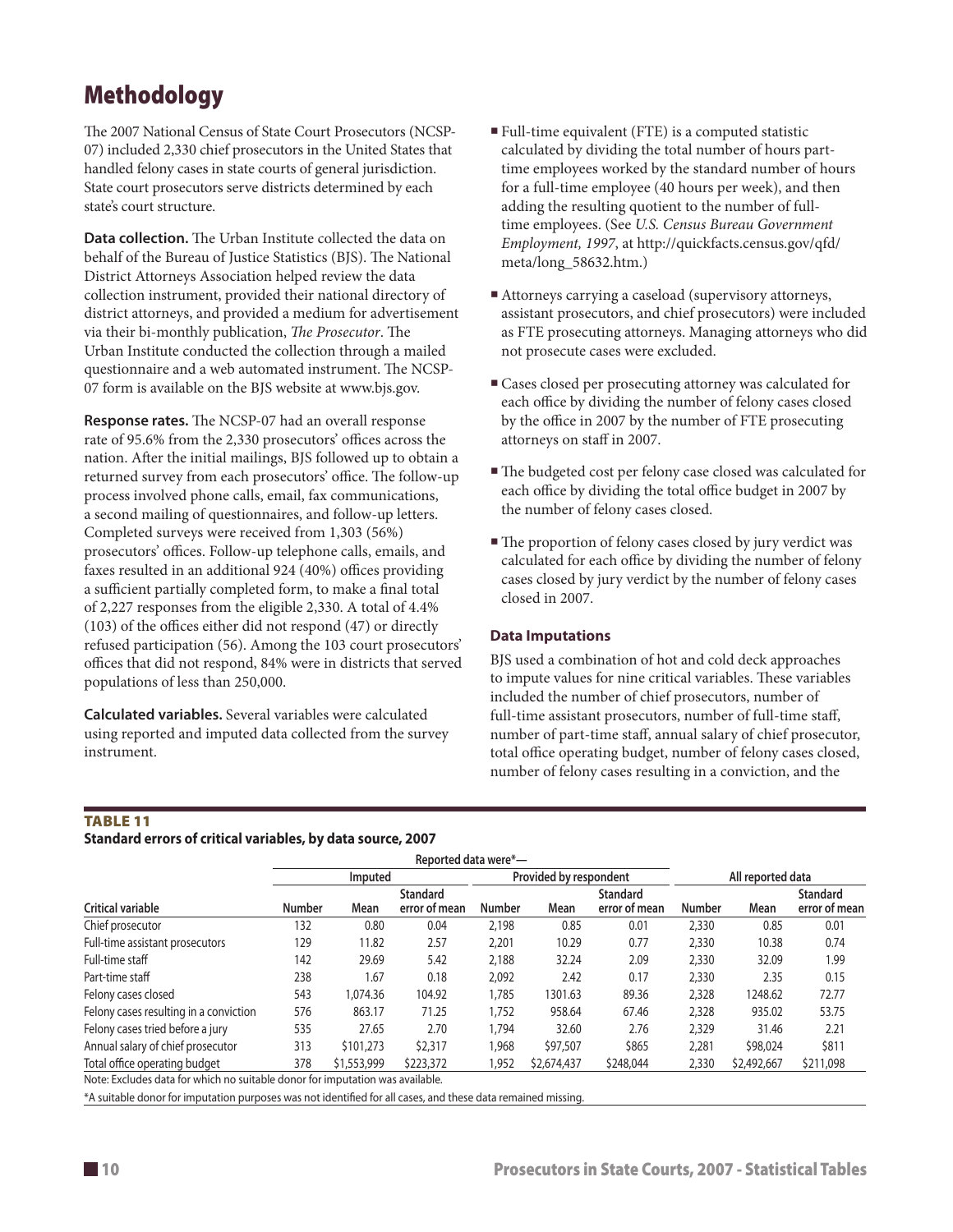number of felony cases tried before a jury. Data were missing for approximately 6% of all offices for staffing critical variables, 16% of offices were missing budget information, and 23% of offices were missing caseload information **(table 9)**.

The 2007 data file was merged with the 2001 Census of State Court Prosecutors data file to allow imputation from previously collected valid data from the same prosecutorial office.

For each jurisdiction with valid 2001 and 2007 data, an adjustment ratio was calculated as the ratio of the critical variable's 2001 value to its 2007 value. All ratios greater than the 90th percentile were discarded for imputation purposes.

Where only 2001 data were available, a hot deck imputation procedure was employed to impute the adjustment ratio value from the jurisdiction's nearest neighbor in terms of

state and population size. Where there were no suitable donors in the same state, a donor of similar population size was used. The 2001 data were then adjusted using the imputed adjustment ratio to create the imputed 2007 value for the missing critical variable.

## **Adjusting for Inflation**

Financial data for fiscal years preceding 2007 were inflationadjusted using Gross Domestic Product (GDP) deflators prepared by the Bureau of Economic Analysis. The GDP deflator chain-type price index, as appropriate for state and local government salaries, was applied to 2001 prosecutors' office salary data. The constant dollar salaries were then used to impute 2007 salary data for offices that did not provide salary data. (See table B-7, *Chaintype price indexes for gross domestic product, 1962-2010*, Department of Commerce, Bureau of Economic Analysis at http://www.gpoaccess.gov/ eop/tables11.html for further details.)